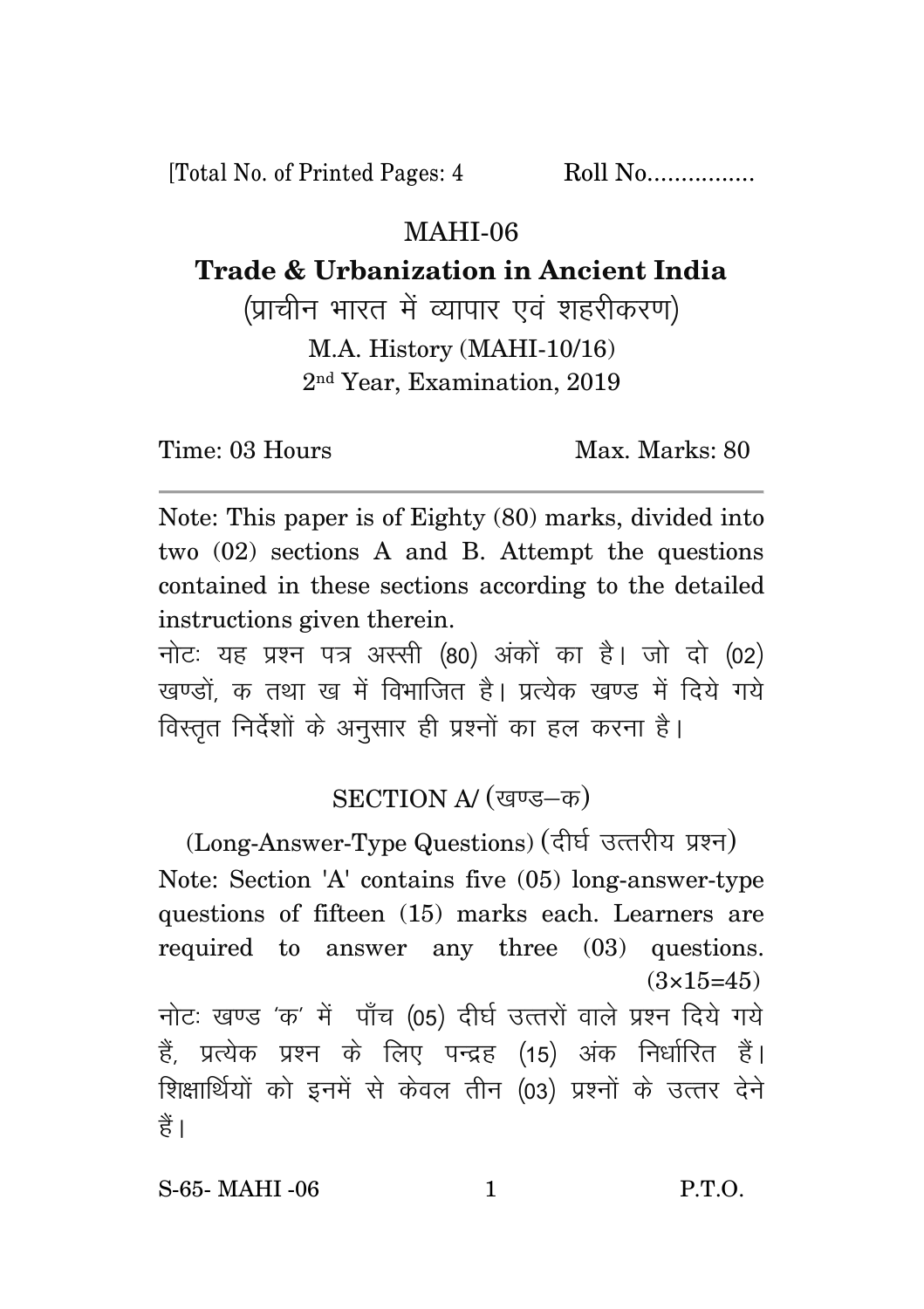1. Discuss the economic life during Vedic period in details वैदिककालीन आर्थिक जीवन पर सविस्तार चर्चा कीजिए।

2. Discuss the economic life during pre-Maurya age. मौर्य-पर्व के आर्थिक जीवन पर चर्चा कीजिए।

3. Give a historical survey of trade and urbanization in ancient India with special reference to Maurya-Sunga- Kushana period. मौर्य–शूंग–कुषाण काल के विशेष संदर्भ में प्राचीन भारत में

व्यापार एवं नगरीकरण का ऐतिहासिक सर्वेक्षण दीजिए।

- 4. Discuss the economic activities of northern India after the later Gupta-Vakatak period. परवर्ती गुप्त–वाकाटक युग के उपरांत उत्तरी भारत की आर्थिक गतिविधियों पर चर्चा कीजिए।
- 5. Discuss the main factors behind the decline of ancient Indian trade.

प्राचीन भारतीय व्यापार के पतन के मुख्य कारकों पर चर्चा कीजिए।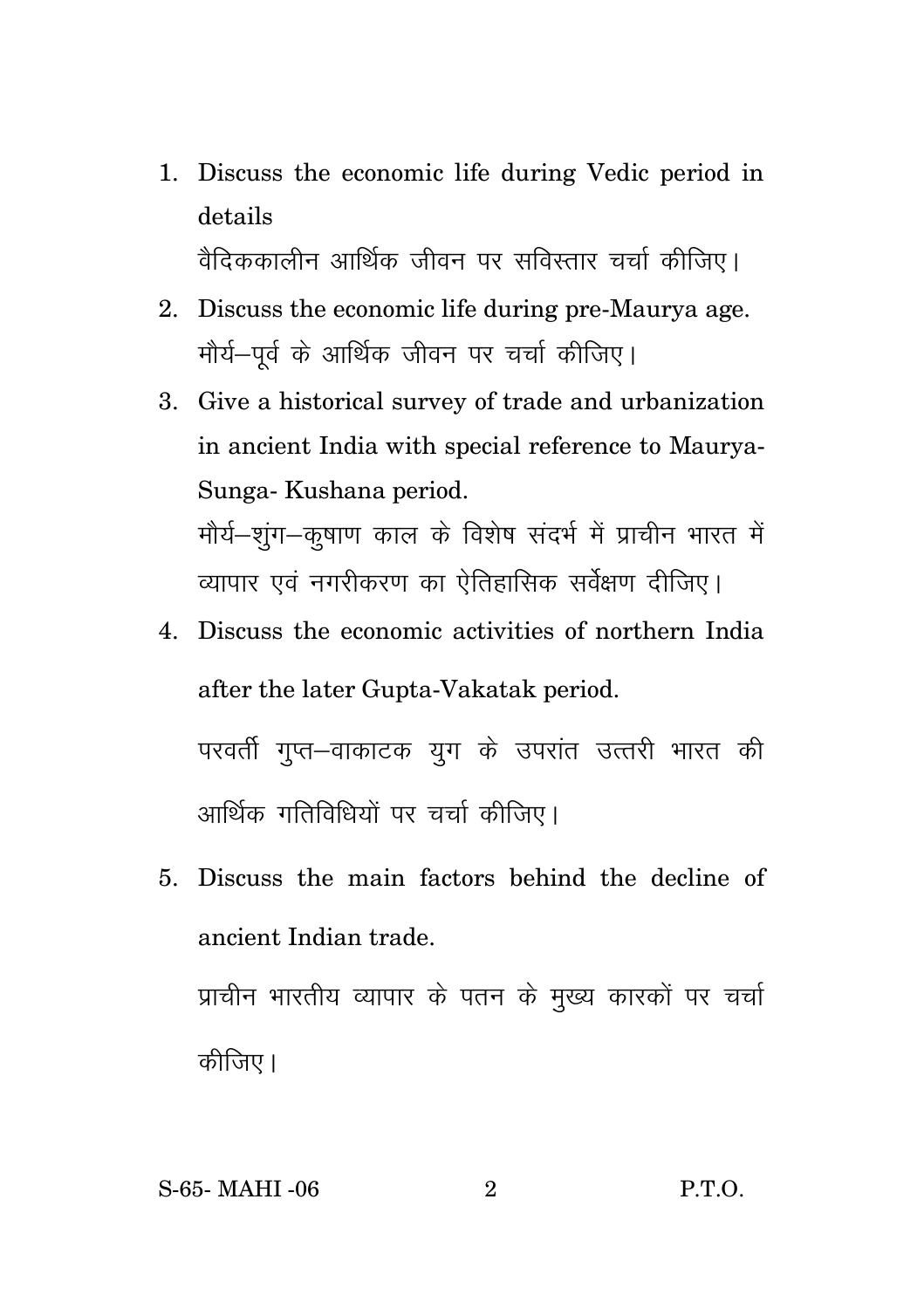## Section B / (खण्ड-ख) (Short Answer Type Questions) (लघु उत्तरों वाले प्रश्न)

Note: Section 'B' contains eight (08) short-answer type questions of seven (07) marks each. Learners are required to answer any five (05) questions only.  $(5 \times 7 = 35)$ 

नोटः खण्ड 'ख' में आठ (08) लघु उत्तरों वाले प्रश्न दिए गये हैं. प्रत्येक प्रश्न के लिए सात (07) अंक निर्धारित हैं। शिक्षार्थियों को इनमें से केवल पाँच (05) प्रश्नों के उत्तर देने  $\frac{4}{5}$ 

- 1. Foreign trade during Harappan civilization. हडप्पा सभ्यता में विदेशी व्यापार।
- 2. Trade and Urbanization. व्यापार एवं शहरीकरण।
- 3. Ancient Indian land trade routes. प्राचीन भारतीय व्यापारिक स्थलीय मार्ग।
- 4. Ancient Indian monetary system. प्राचीन भारतीय मुद्रा प्रणाली।